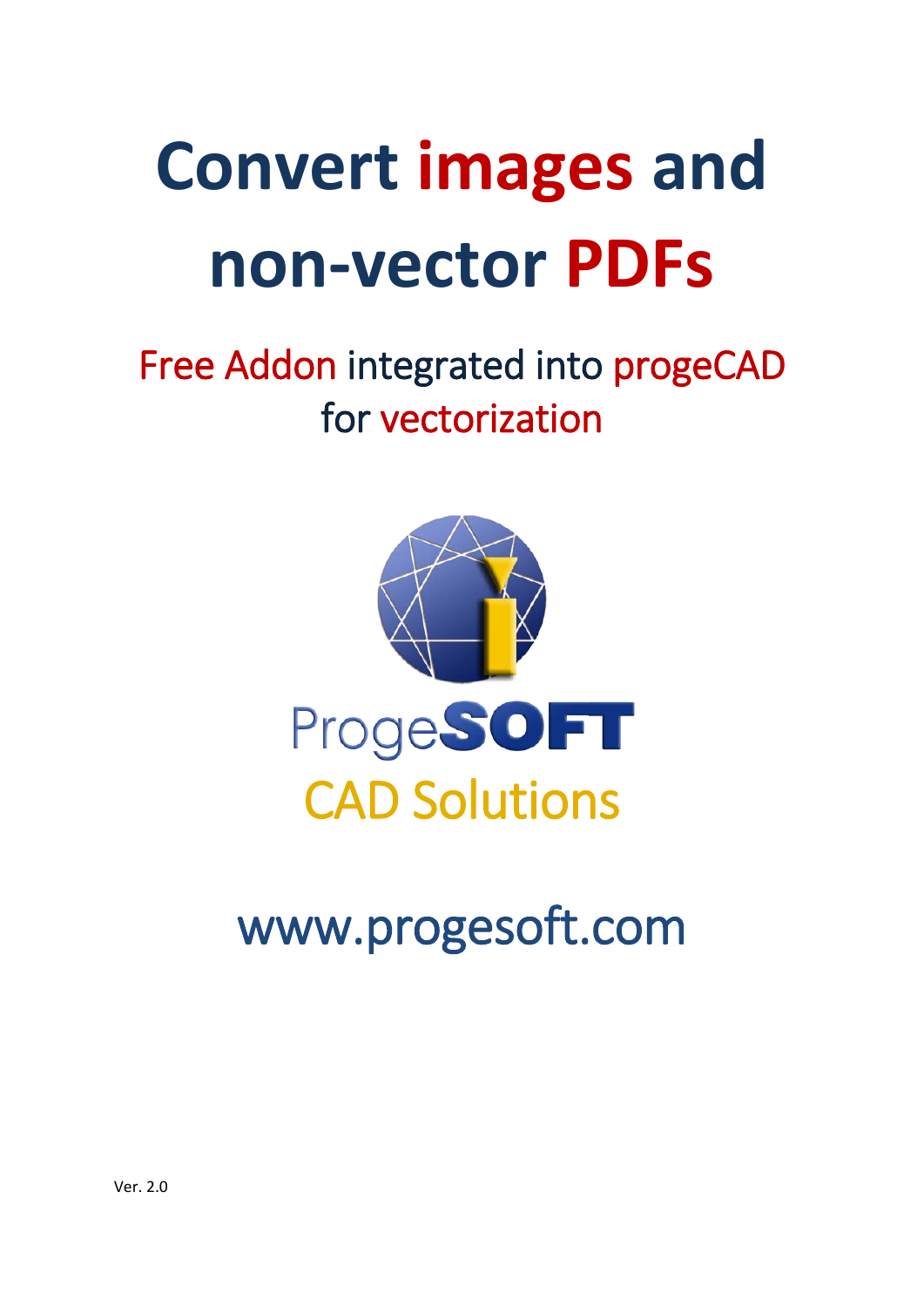### <span id="page-1-0"></span>**Contents**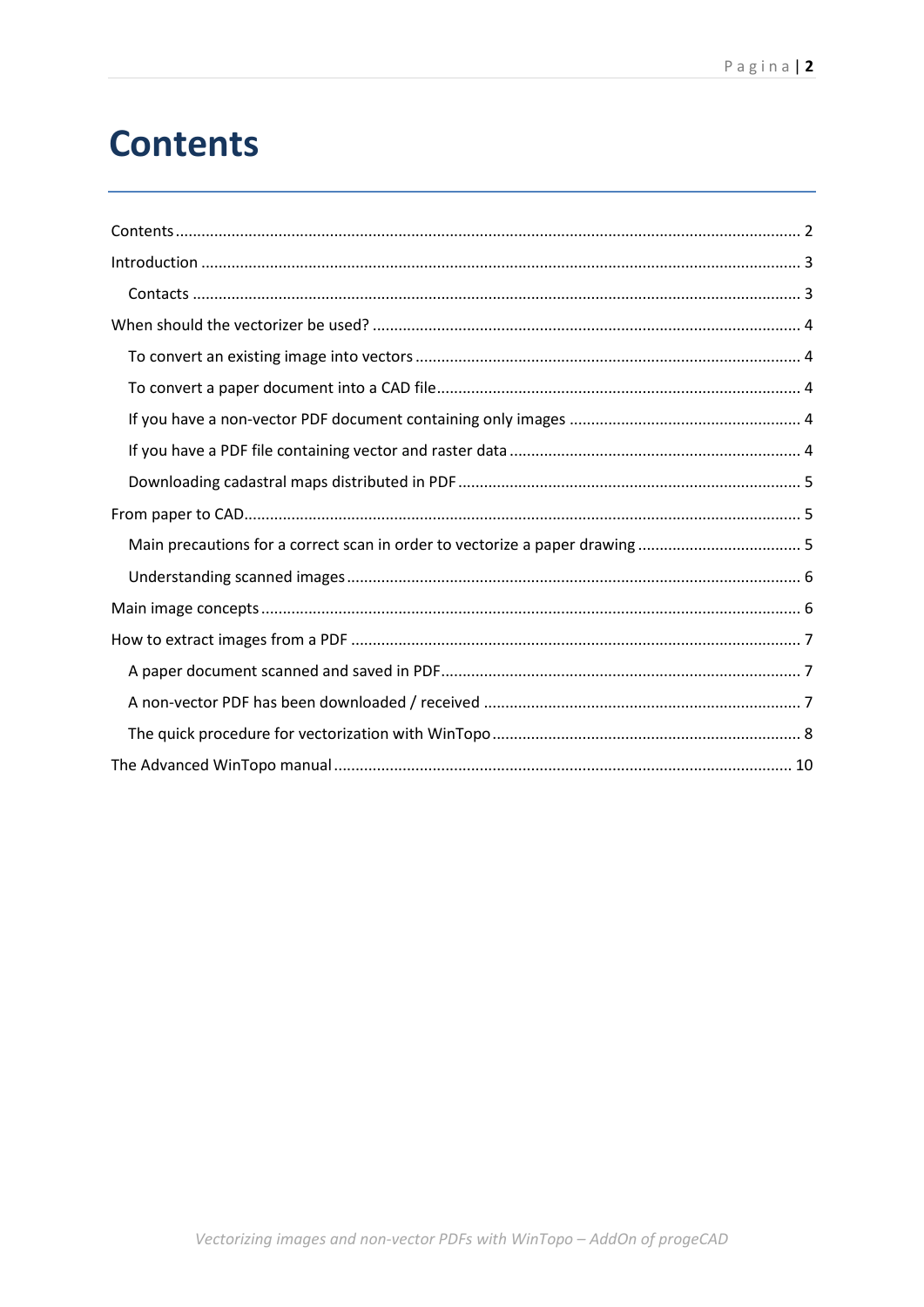### <span id="page-2-0"></span>**Introduction**

This document illustrates the features of WinTopo, an application for image vectorization integrated in the progeCAD software.

#### *WHAT IS "VECTORIZATION"?*

Vectorization programs allow to convert images into vector graphics by performing image tracing, the procedure of tracking geometry of the original image based on contrast variations. The output of this procedure is vector representation of the original image, that is lines, arcs and other geometry editable in CAD programs, like progeCAD.

This means that starting from a scan you can obtain a vector representation in the CAD format, for example, of some floor plan which you have in the paper form.

### <span id="page-2-1"></span>**Contacts**

For any information, please contact us at [support@progesoft.com](mailto:support@progesoft.com)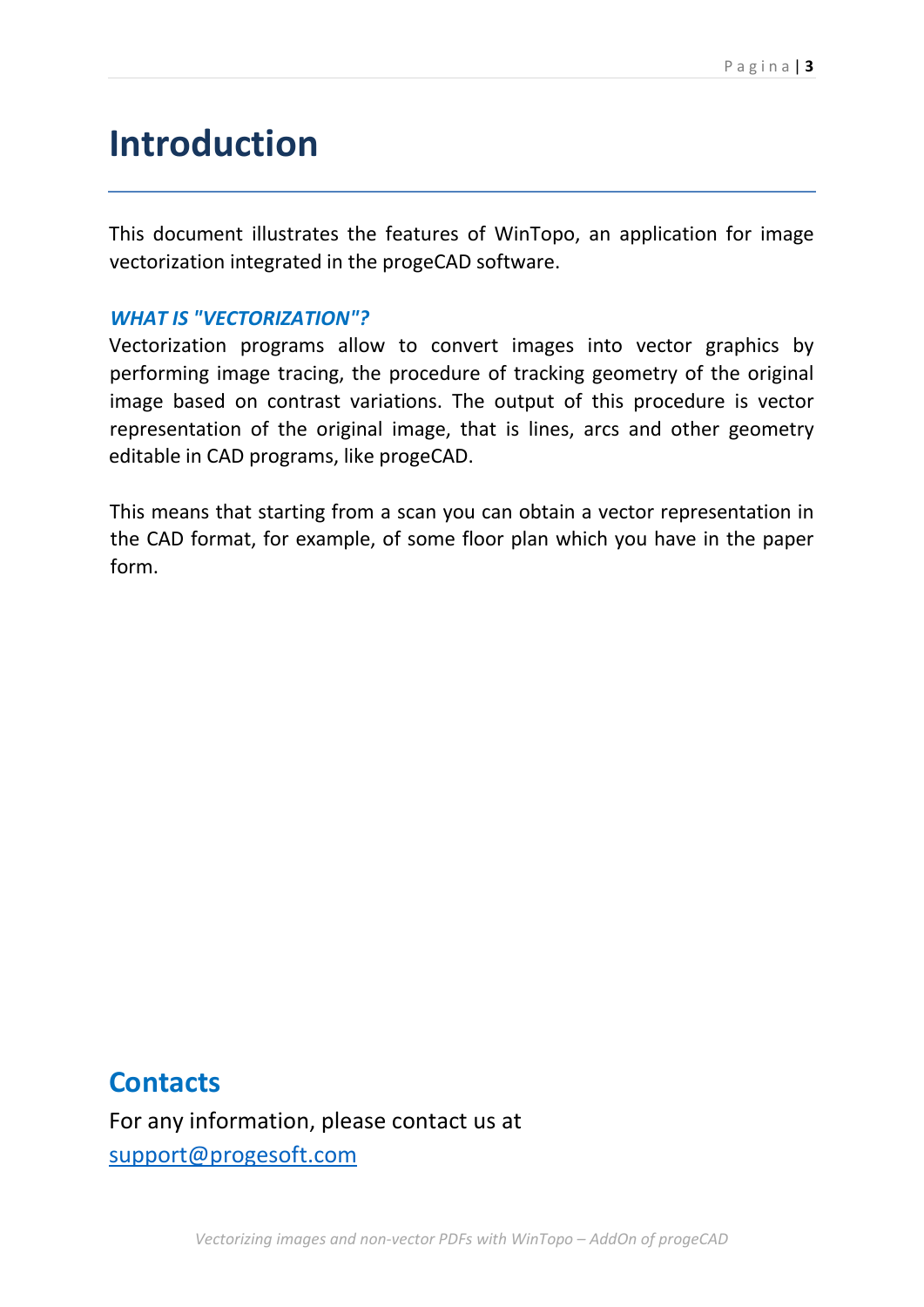### <span id="page-3-0"></span>**When should the vectorizer be used?**

This vectorization software is used in the following situations:

#### <span id="page-3-1"></span>**To convert an existing image into vectors**

When an image is available, for example a Map downloaded from the web (in the TIF, BMP, JPG formats), this is the classic case of use of the vectorization software.

#### <span id="page-3-2"></span>**To convert a paper document into a CAD file**

The paper document must be scanned using a scanner. See also the chapter **"From paper to CAD"** which gives some practical guidelines in order to achieve the best result.

#### <span id="page-3-3"></span>**If you have a non-vector PDF document containing only images**

It is common to send technical documentation via PDF files. These PDFs can be of 2 types:

- **Vector PDFs:** Output files are received through PDF print/conversion made directly from a vector graphics editing application.
- In this case, it is not necessary to use WinTopo, you can directly use the PDF2CAD command, available in the progeCAD menu "AddOn > Convert PDF to DWG".
- **PDFs containing images:** Using scanners you often choose to get a PDF as an output file format. In this way a "non-vector" PDF is generated, it does not contain vectors but only an image.

See the section **"How to extract images from a PDF"**

#### <span id="page-3-4"></span>**If you have a PDF file containing vector and raster data**

In some documents, like brochures, it is possible to have a PDF file which contains a mix of vector parts, text and images.

In this situation, it is possible to convert the whole document into a CAD drawing using the PDF2CAD command in the progeCAD software (the menu AddOn > Convert PDF to DWG ).

The vector parts will be automatically transformed into CAD vectors, while the images will be inserted as such.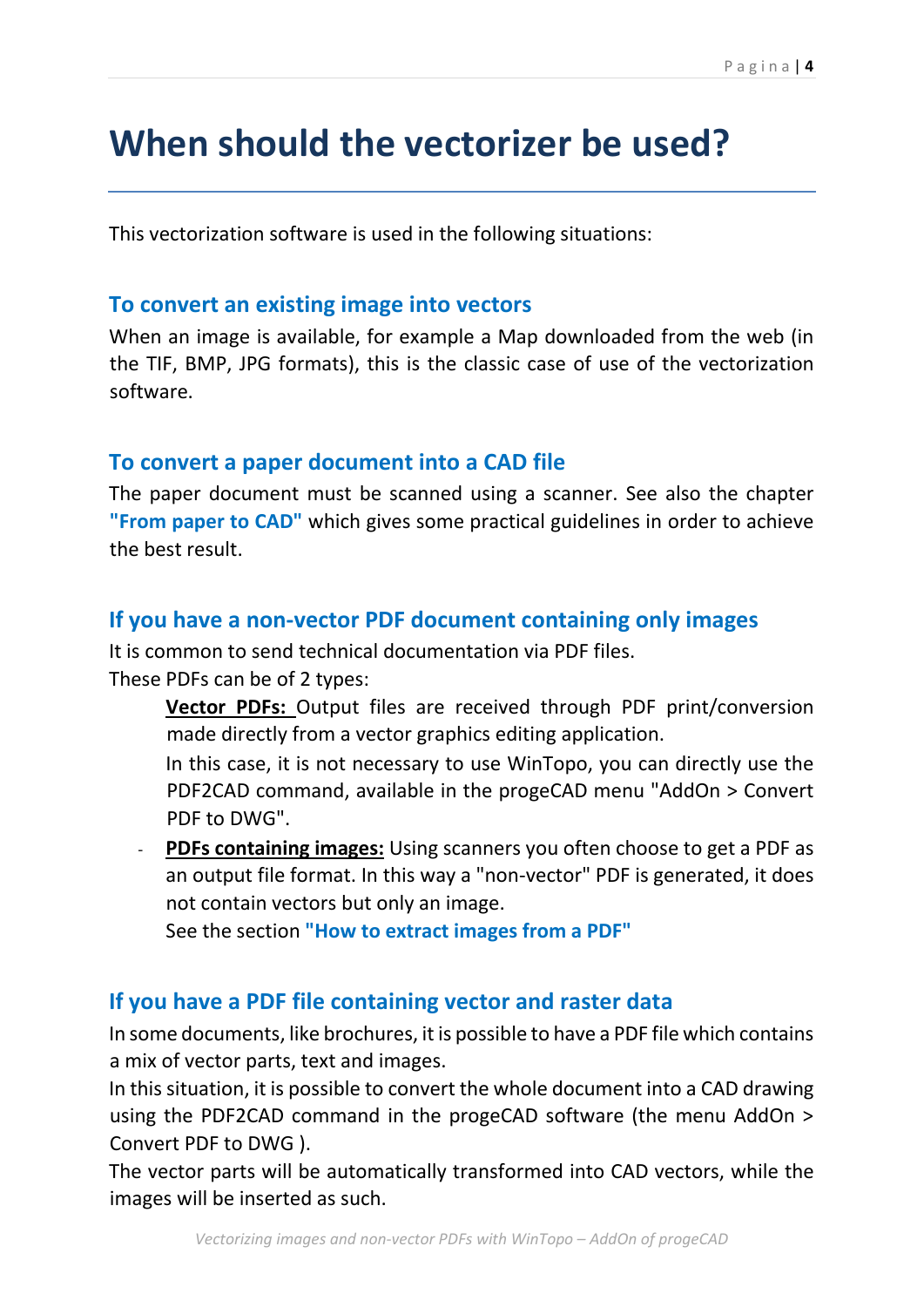The conversion engine of progeCAD PDF2CAD command, extracts the images which are inserted into the drawing as external references, and saves them in the same folder as the created DWG file. It will be possible to vectorize them using the technique described in the **"Perform a Vectorization"** section.

### <span id="page-4-0"></span>**Downloading cadastral maps distributed in PDF**

Many municipalities distribute maps of cadastral plans in the PDF format (it depends on the country where you reside). These files usually contain bitonal TIF images, which will then be extracted from the PDF, to be vectorized. See the section "**How to extract images from a PDF**".

### <span id="page-4-1"></span>**From paper to CAD**

When you start working with CAD software, you often have to use or keep old paper drawings previously created.

progeCAD has an integrated application, WinTopo, which allows you to transform a raster image in a CAD file.

### <span id="page-4-2"></span>**Main precautions for a correct scan in order to vectorize a paper**

#### **drawing**

- 1. Remove folds from the paper sheet as much as possible
- 2. Select .TIF or .BMP as an output format (.JPG and .PDF are not recommended)
- 3. Set the colors of your scanner to BITONAL (Black-White), avoiding to scan in color or grayscale
- 4. Select a high resolution (minimum recommended: 600 dpi)
- 5. Once the image has been obtained, proceed to vectorization with WinTopo, see the section "Perform a vectorization"

In this way you obtain an image that will give the best possible result in the vectorization phase.

*IMPORTANT:* By setting the scanner management program to create documents directly in the PDF format, a "non-vector" PDF is generated, containing a low-resolution image.

See the section "How to extract images from a PDF"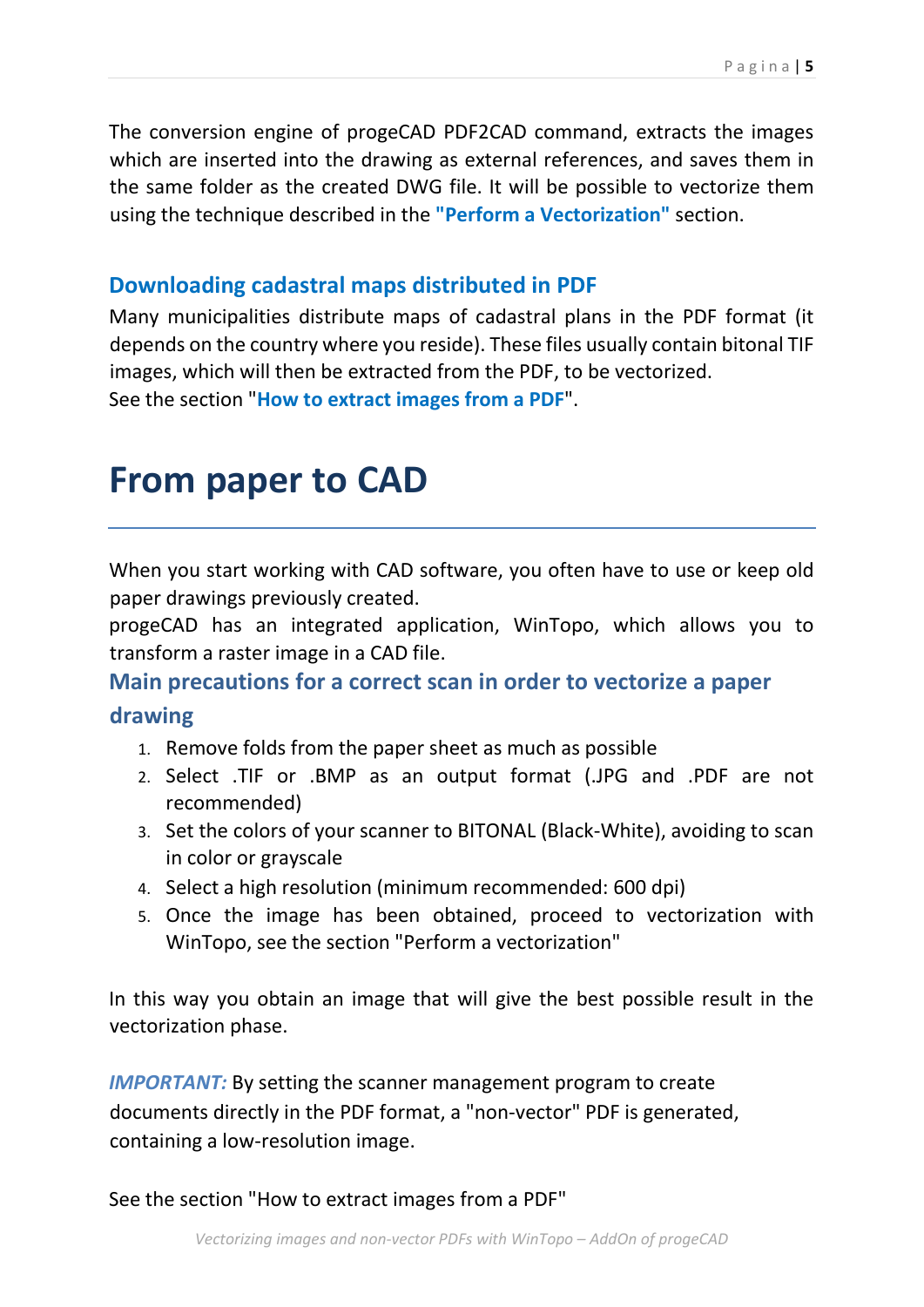### <span id="page-5-0"></span>**Understanding scanned images**

Scanners and printers work at resolutions indicated in points per unit of space, typically in inches: dpi (dots per inch) and ppi (points / pixels per inch) which are the parameters that indicate the resolution of printers and scanners normally used.

Suppose that you have to scan a print in the A4 format with the scanner, the dimensions are 21 x 29.7 cm or 8.3 x 11.7 inches (1 inch = 2.54 cm).

Choosing a resolution for the image acquisition of 300 dpi we will have

 $(8.3x300)$  x  $(11.7x300)$  = 2490x3510 = 8.739.900 pixels  $(8.7$  Mpx)

The overall resolution of the image is not the only element that determines its final quality. To save the file we have to indicate the format.

The most used formats are:

**JPG** (Joint Photographic Experts Group) - **TIFF** (Tagged Image File Format) - **BMP** (Windows Bitmap)

*IMPORTANT:* The images in JPG are COMPRESSED, consequently they are not the best choice for this type of operation.

### <span id="page-5-1"></span>**Main image concepts**

A raster image is composed of pixels.

A vector document is composed of geometrical objects such as lines and arcs drawn at points from specified coordinate points. Vector drawings are used by CAD, GIS and general applications that require accuracy of detail in the drawing.

A raster to vector converter translates a raster image into the corresponding vector document.

The result of this operation is quite variable depending on numerous factors, first of all on the quality of the original raster image.

To "trace" a design, it is first of all necessary that the printed document is of good quality and, in particular, has distinct lines clearly defined against the background. Better results are obtained with black and white drawings. When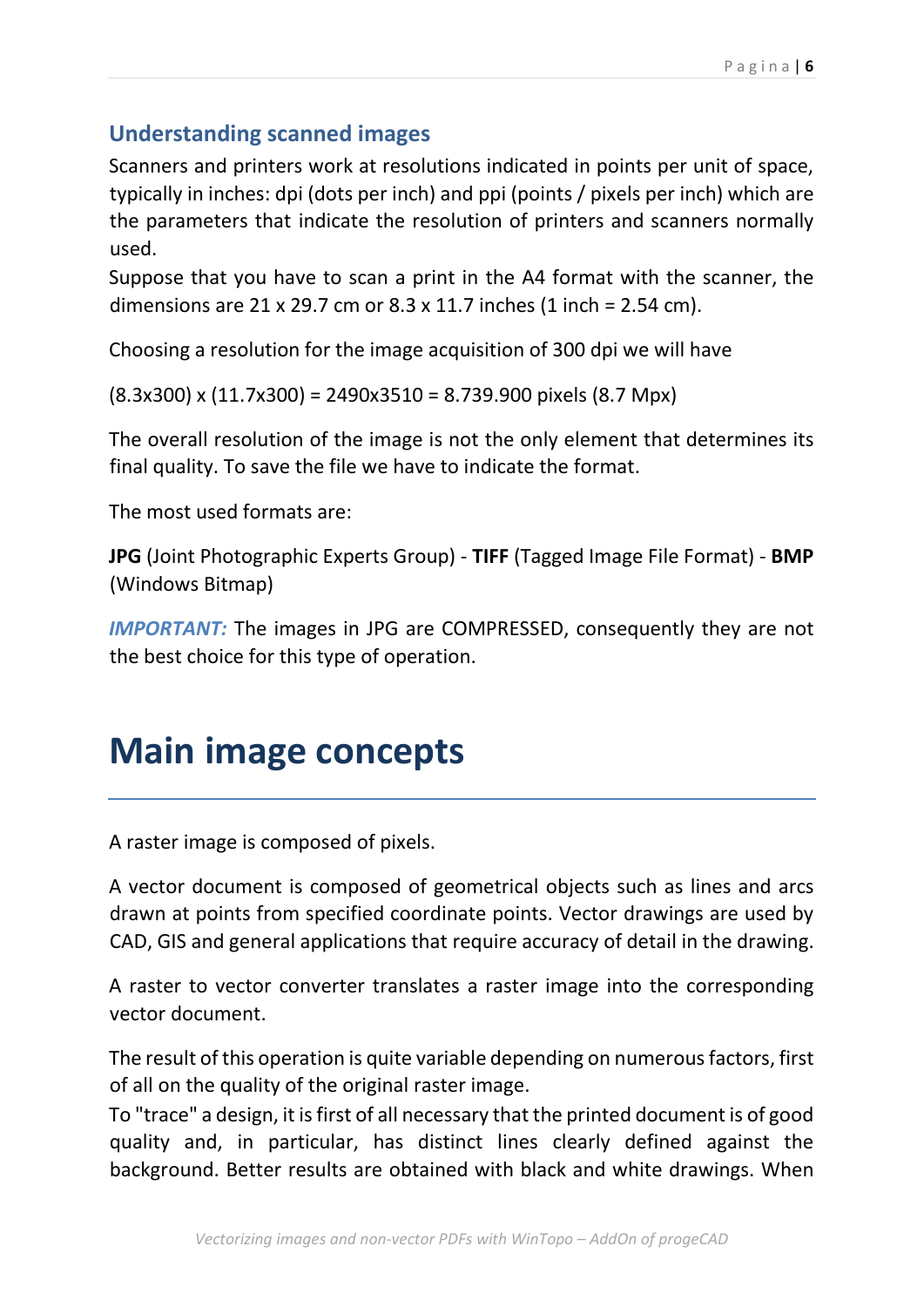you digitize the drawing, you must indicate the resolution of the file you want to obtain, which is the number of pixels of the raster image obtained from the scan.

What is the RESOLUTION?

A digital image is formed of pixels, very small squares that contain part of the information related to the acquired image.

An image is composed of many small squares, multiplying the number of pixels on the two sides we'll obtain the overall resolution of the image.

Eg: 2048x1536 = 3.145.728 pixels 3008x2000 = 6.016.000 pixels 3264x2448 = 7.990.272 pixels

### <span id="page-6-0"></span>**How to extract images from a PDF**

As previously mentioned, PDF files can contain images without any vector information.

One of these situations may happen:

#### <span id="page-6-1"></span>**A paper document scanned and saved in PDF**

In this case, the best solution is to repeat the scanning process of the paper document, following the instructions in the section "From paper to CAD".

#### <span id="page-6-2"></span>**A non-vector PDF has been downloaded / received**

Follow this procedure:

- 1. Open the PDF file with Adobe Reader (or other equivalent software)
- 2. Click on the image with the left mouse button, in this way the image will be selected
- 3. Right-click, and then choose COPY IMAGE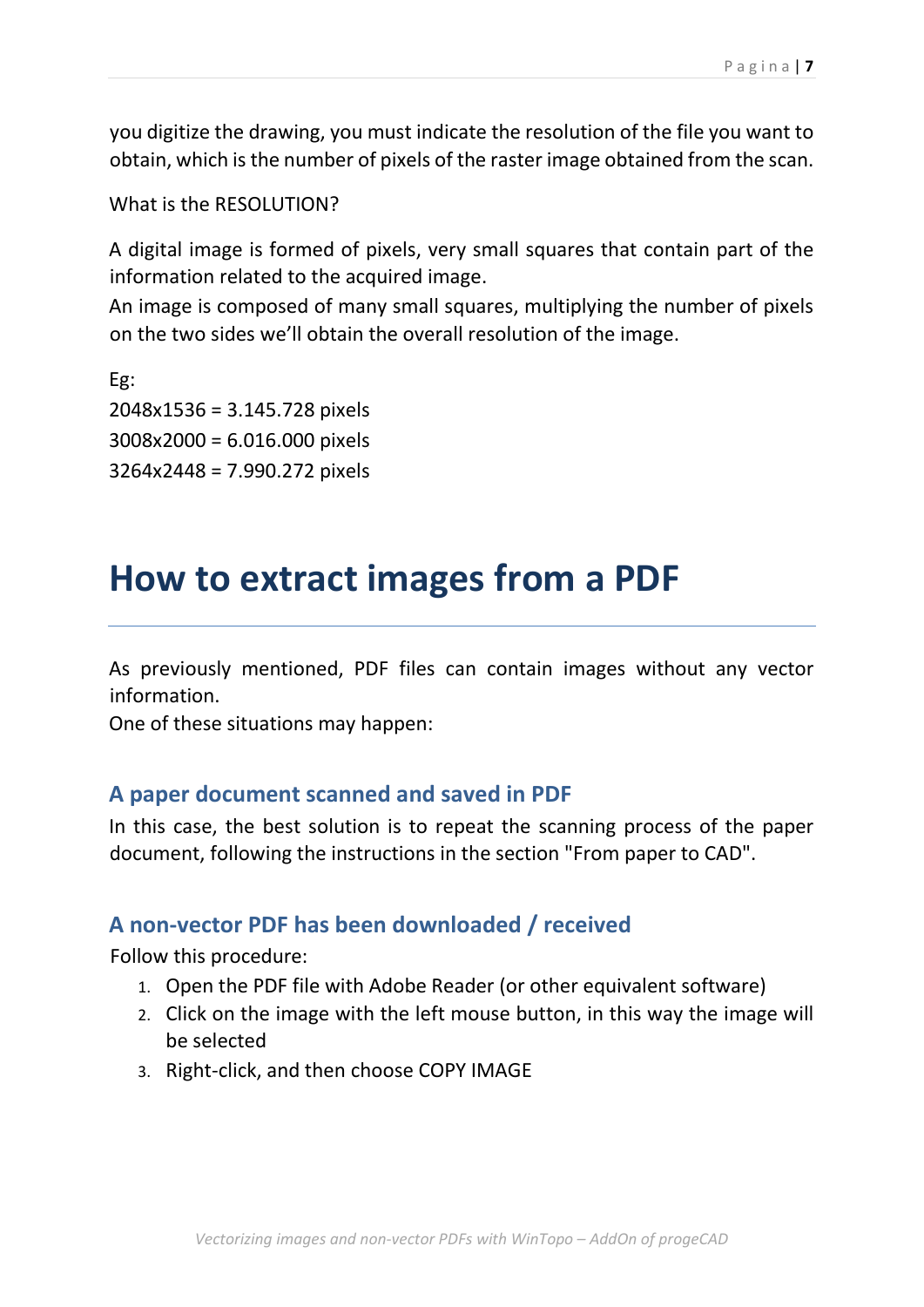

- 4. Open a program for editing images, such as Windows PAINT
- 5. Paste the image
- 6. Save the image in TIF or BMP format
- 7. Follow the instructions in the section "Perform a vectorization"

*NOTE:* If this is not possible, it means that the PDF is protected. The only way to extract the image is to convert the PDF using the PDF2CAD command of progeCAD, which also can extract raster images and save them in the same folder with the PDF.

### **Perform a Vectorization**

Once the image has been obtained following the guidelines of the previous sections, it is possible to proceed to the vectorization.

### <span id="page-7-0"></span>**The quick procedure for vectorization with WinTopo**

- 1. In progeCAD start WinTopo (menu AddOn > Raster to Vector)
- 2. In WinTopo: File menu > Open Image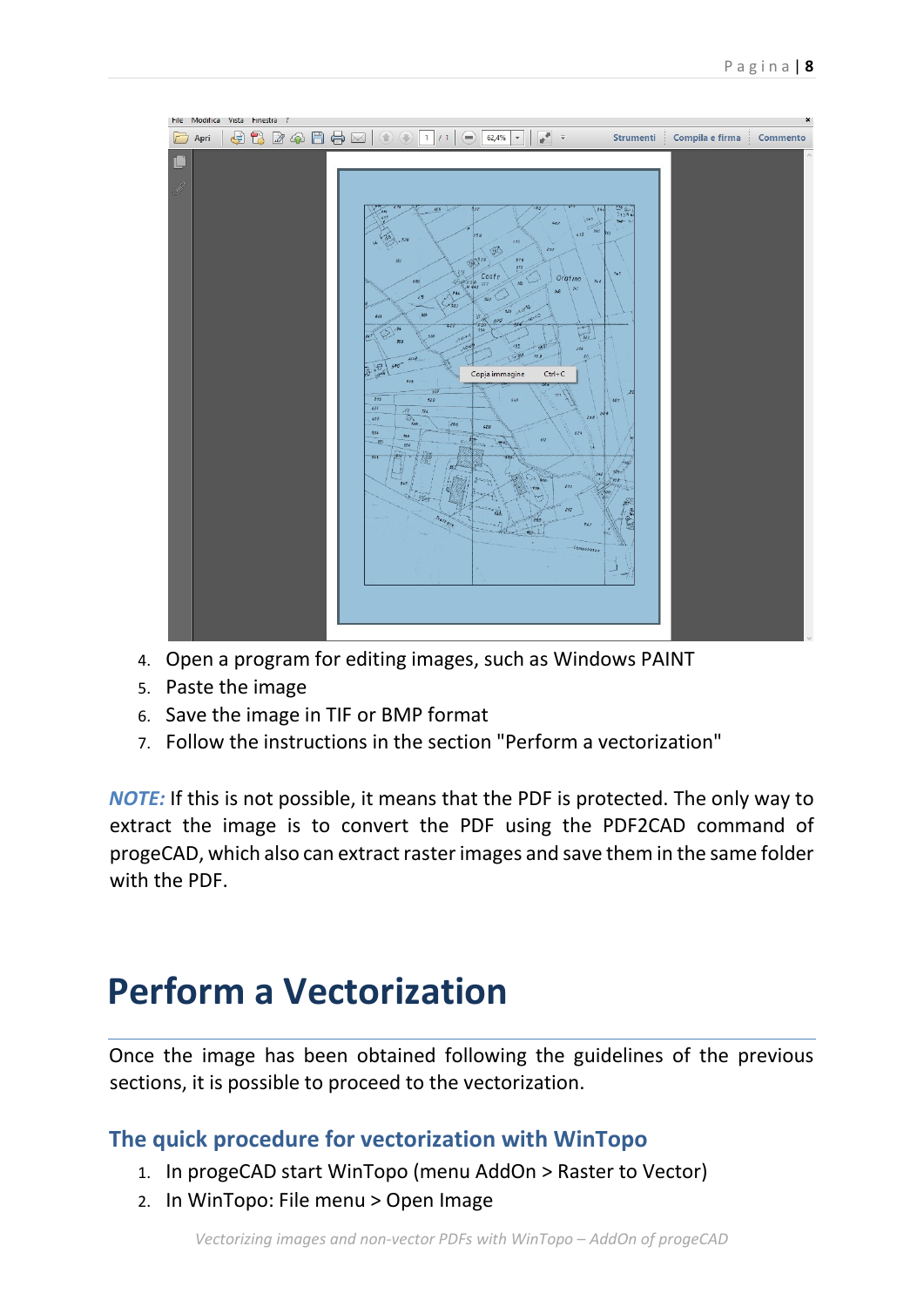

- 3. Vectors Menu > Quick Vectorization
- 4. Wait for the completion of the process



5. Menu " File > Save Vectors as ", then save the file in DXF ( the format proposed as default )